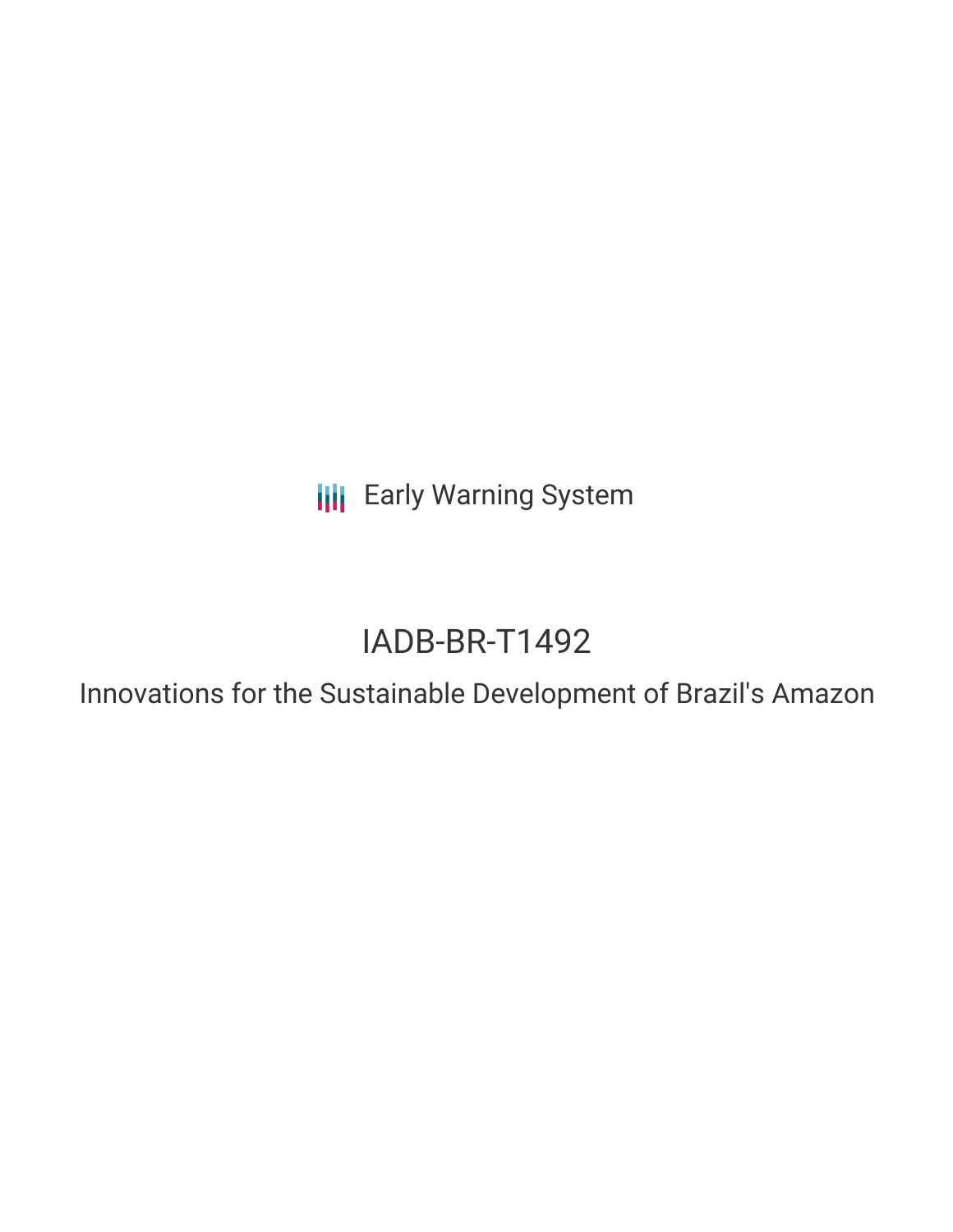

### **Quick Facts**

| <b>Countries</b>               | Brazil                                                                   |
|--------------------------------|--------------------------------------------------------------------------|
| <b>Financial Institutions</b>  | Inter-American Development Bank (IADB)                                   |
| <b>Status</b>                  | Proposed                                                                 |
| <b>Bank Risk Rating</b>        |                                                                          |
| <b>Borrower</b>                | Government of Brazil                                                     |
| <b>Sectors</b>                 | Agriculture and Forestry, Climate and Environment, Technical Cooperation |
| <b>Investment Type(s)</b>      | <b>Advisory Services</b>                                                 |
| <b>Investment Amount (USD)</b> | $$0.45$ million                                                          |
| <b>Project Cost (USD)</b>      | \$1.20 million                                                           |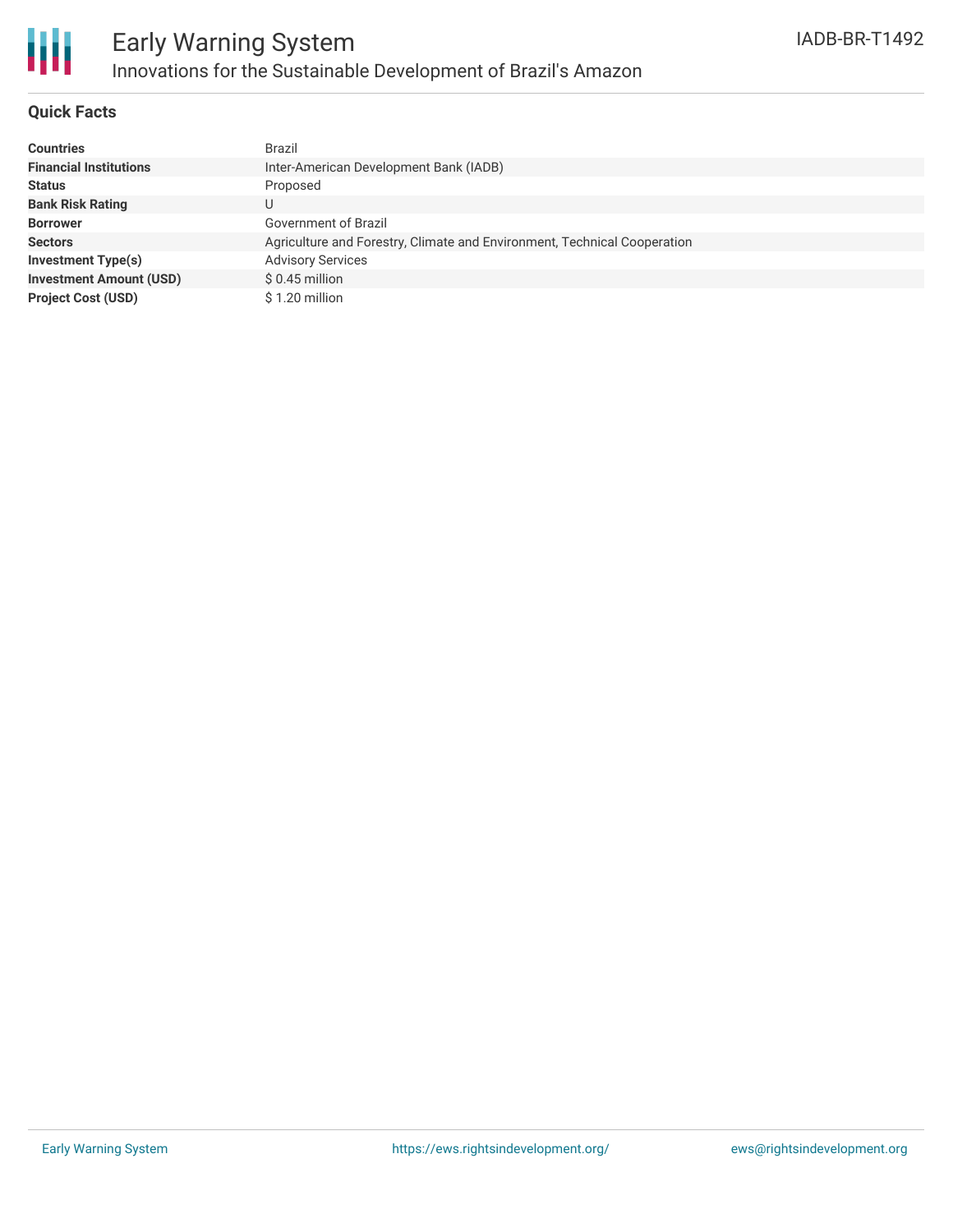

## **Project Description**

The objectives of this project are to reduce deforestation, recover degraded agricultural and pasture areas, and increase farmers' income through the development of technological innovations in intensive and sustainable systems of agricultural production, forestry, and the bioeconomy from biodiversity products.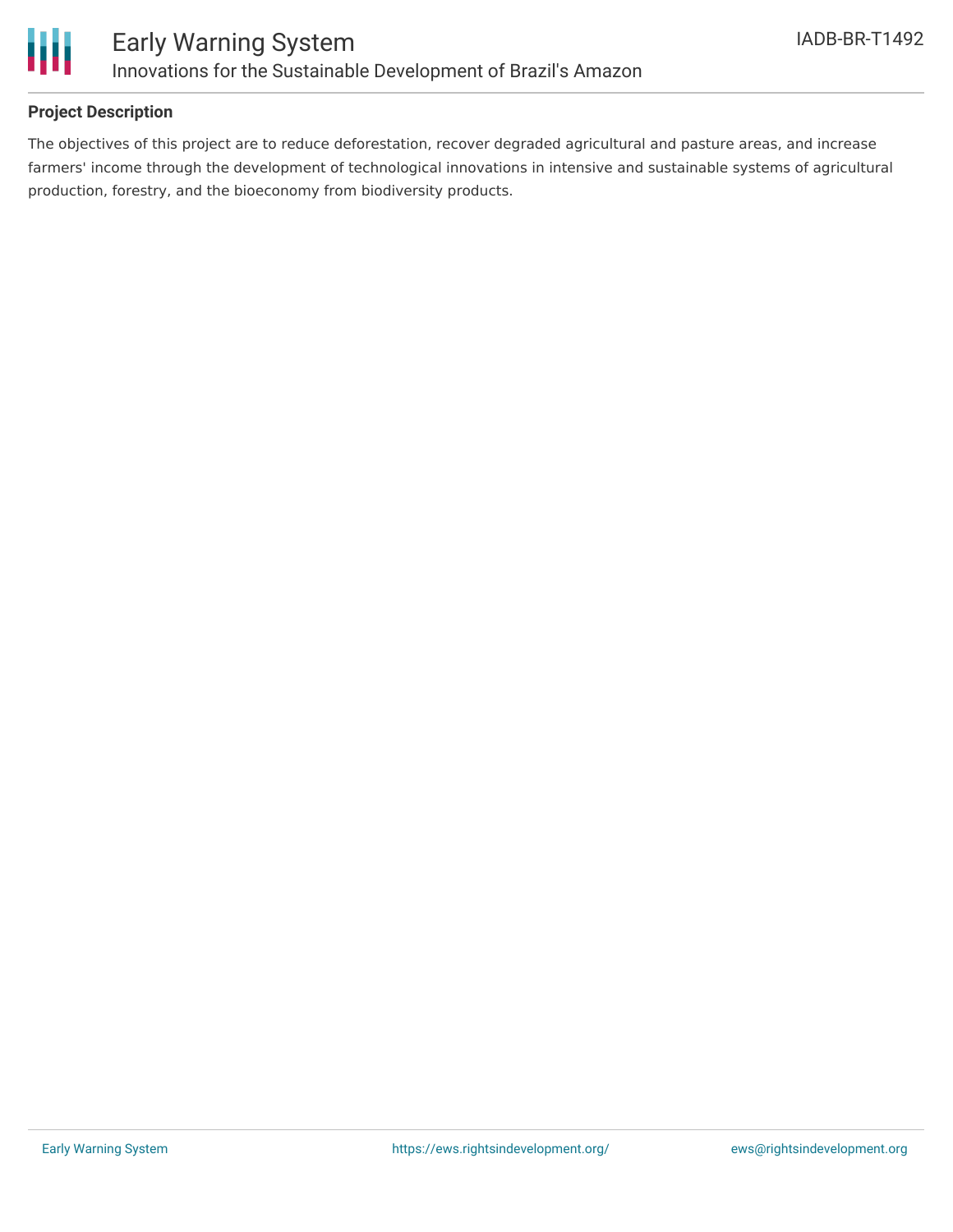

#### **Investment Description**

• Inter-American Development Bank (IADB)

The country's counterpart amount to USD 571,000.